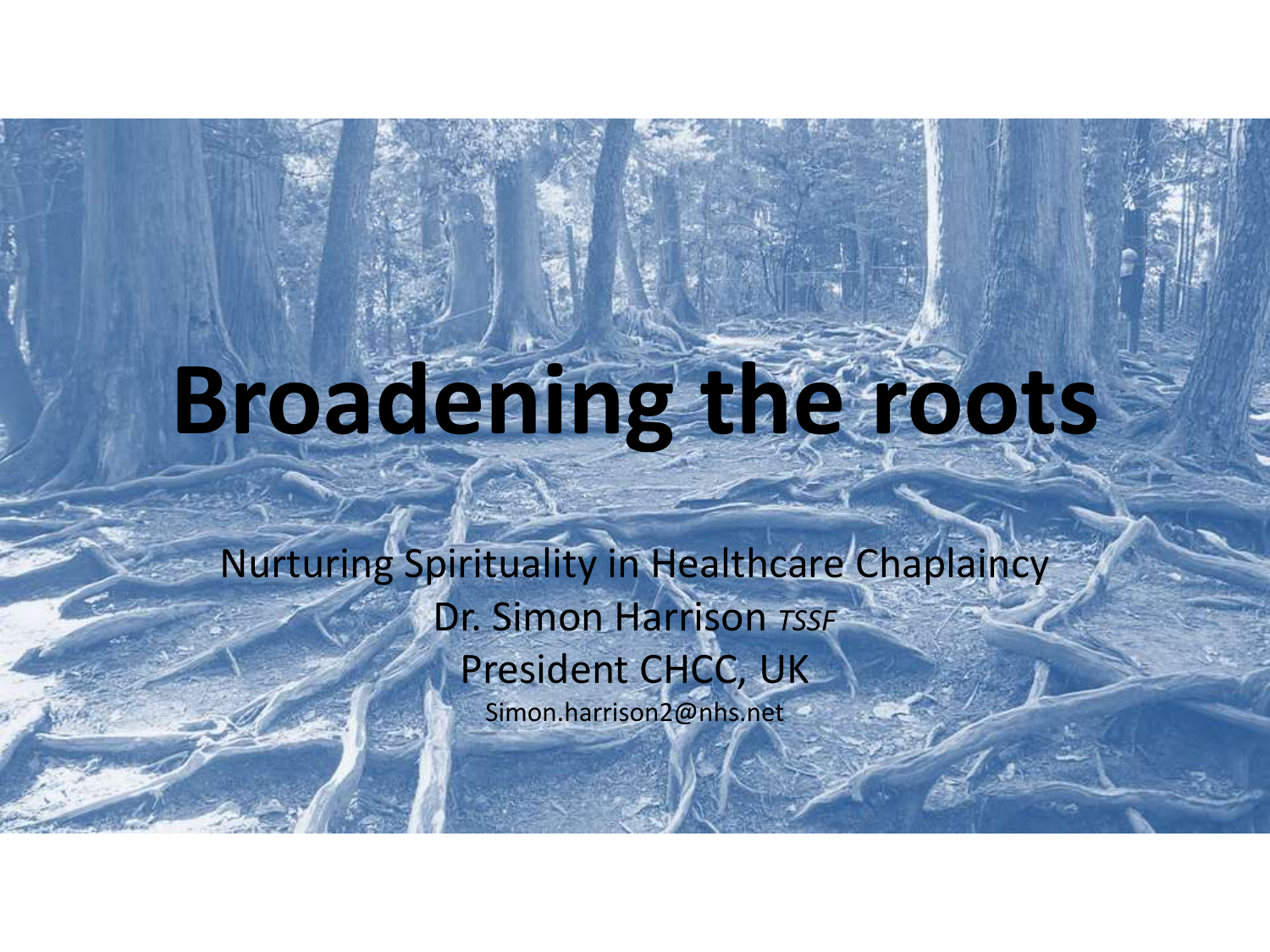## **My main point**

• Rather than talk of nurturing spirituality, we should shape our nurturing in broader language, both as individuals and as a team to create a complex picture of what good Chaplaincy looks like; and a more subtle/complex picture of what self care looks like.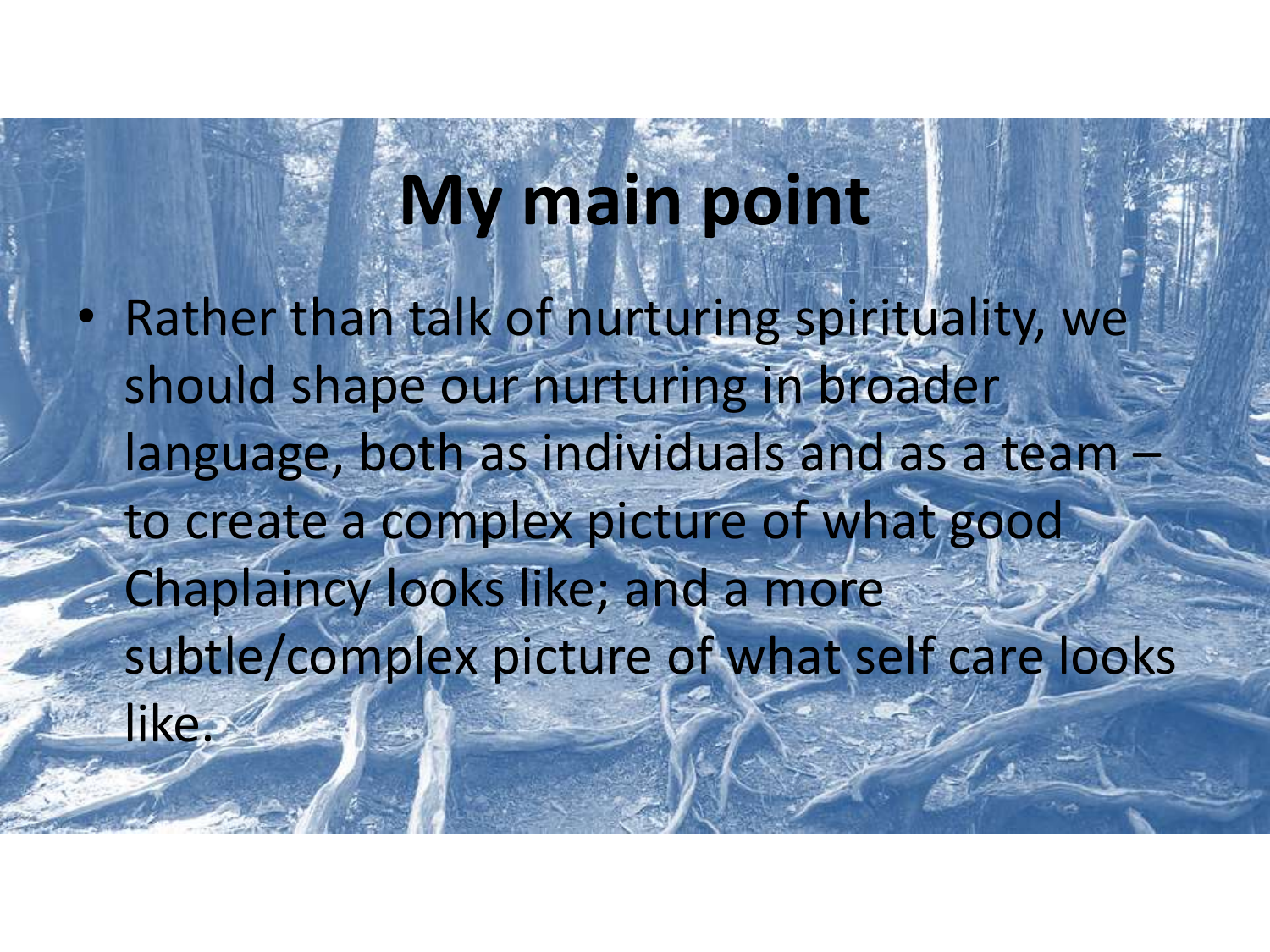The paradox of "spirituality" • Whilst Spirituality is a broad term- its use can be reductionist and flattens the landscape The anthropological view often drowns the diverse view from within • My spirituality, my faith, my culture, my religion, my beliefs, my passions, my questions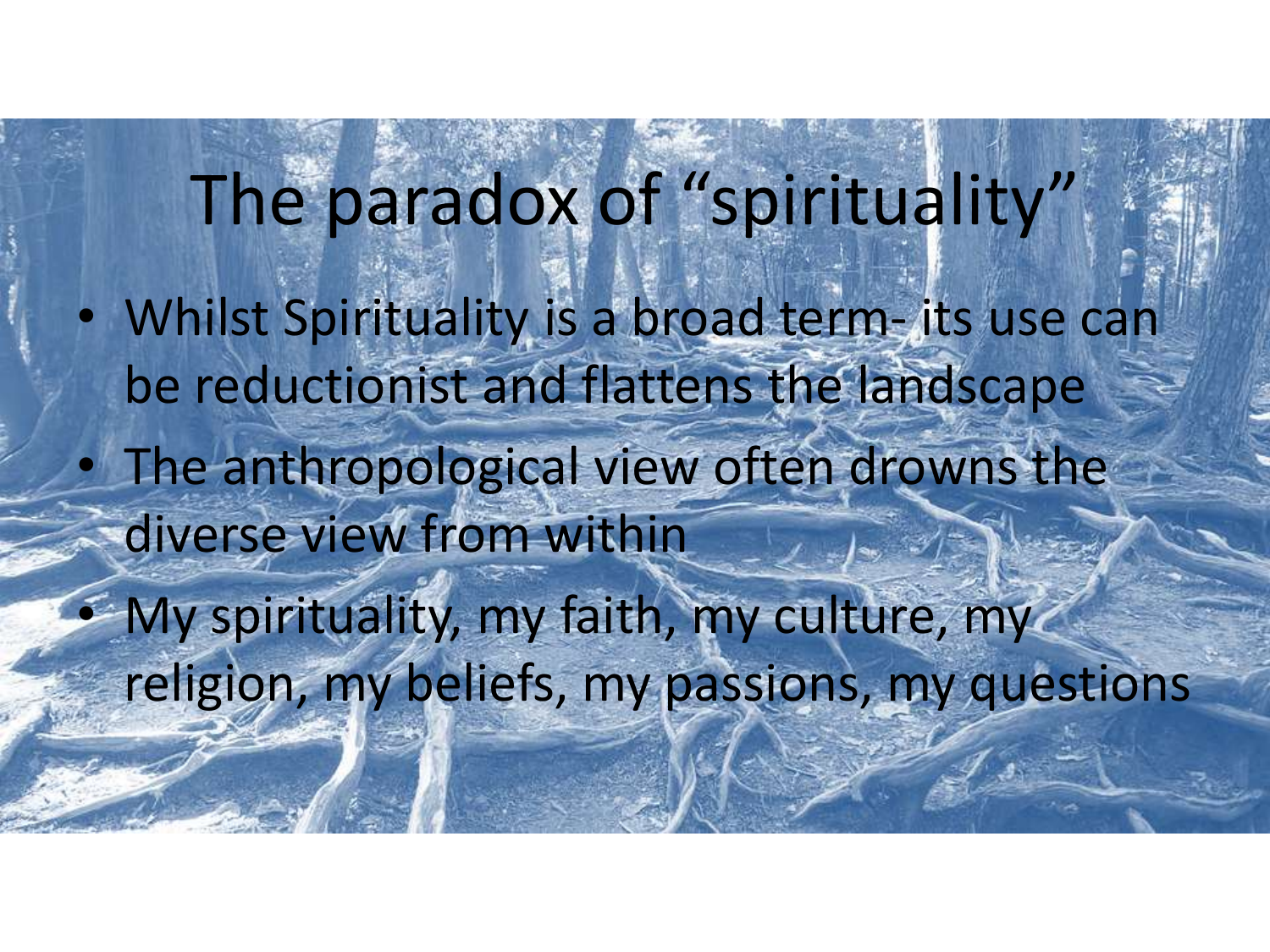C.R.I.S.P Chaplaincy Effective Chaplaincy teams need to acknowledge the diversity of patients and their needs: Cultural Needs Religious Needs Individual Needs Spiritual Needs Pastoral Needs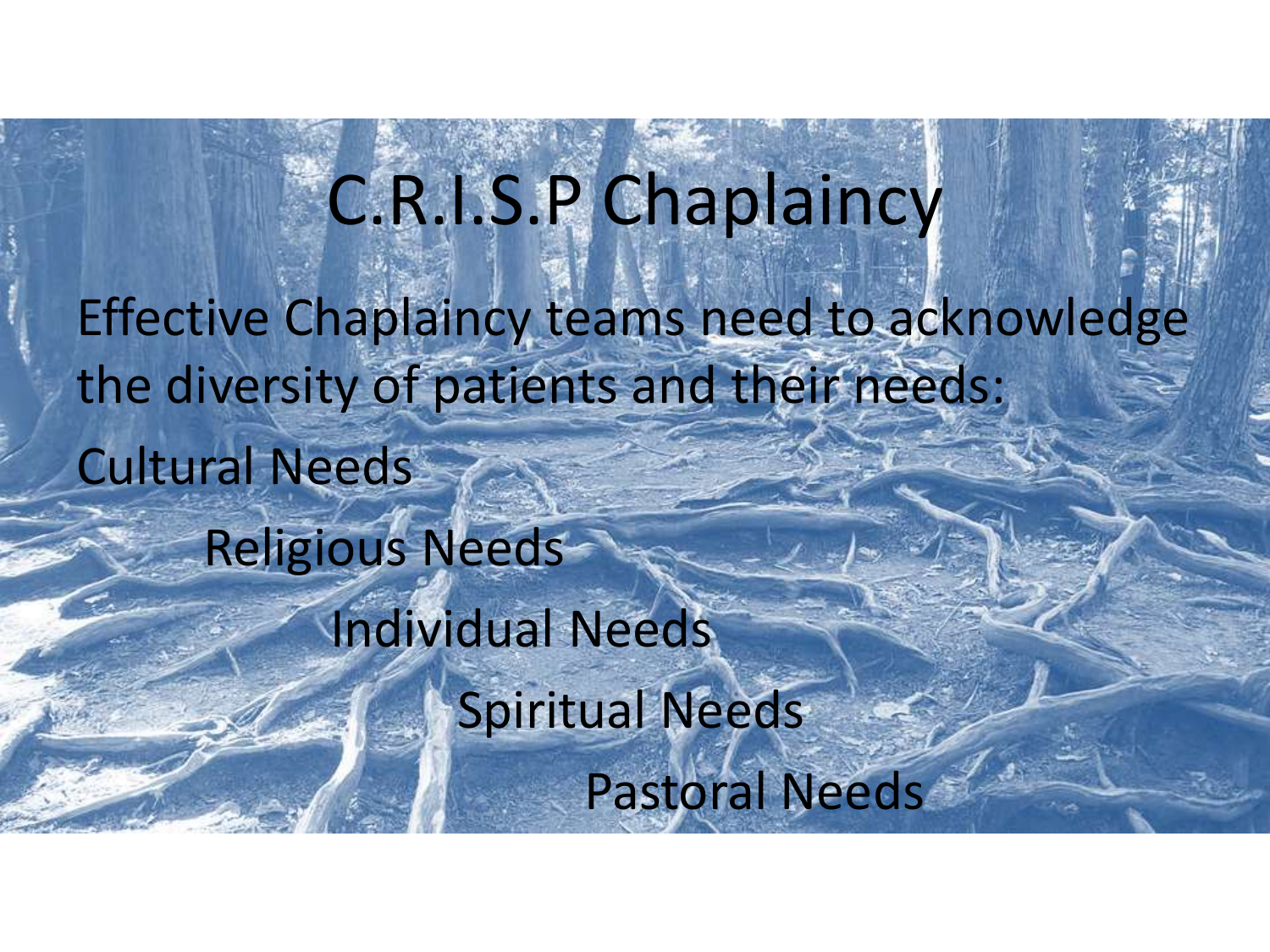Nurturing Diversity • If we deliver CRISP, we need to feed CRISP Feeding out cultural roots • Celebrating our religious/belief identity Owning our individuality and passions Continuing our spiritual journey • Taking pastoral care of ourselves/each other